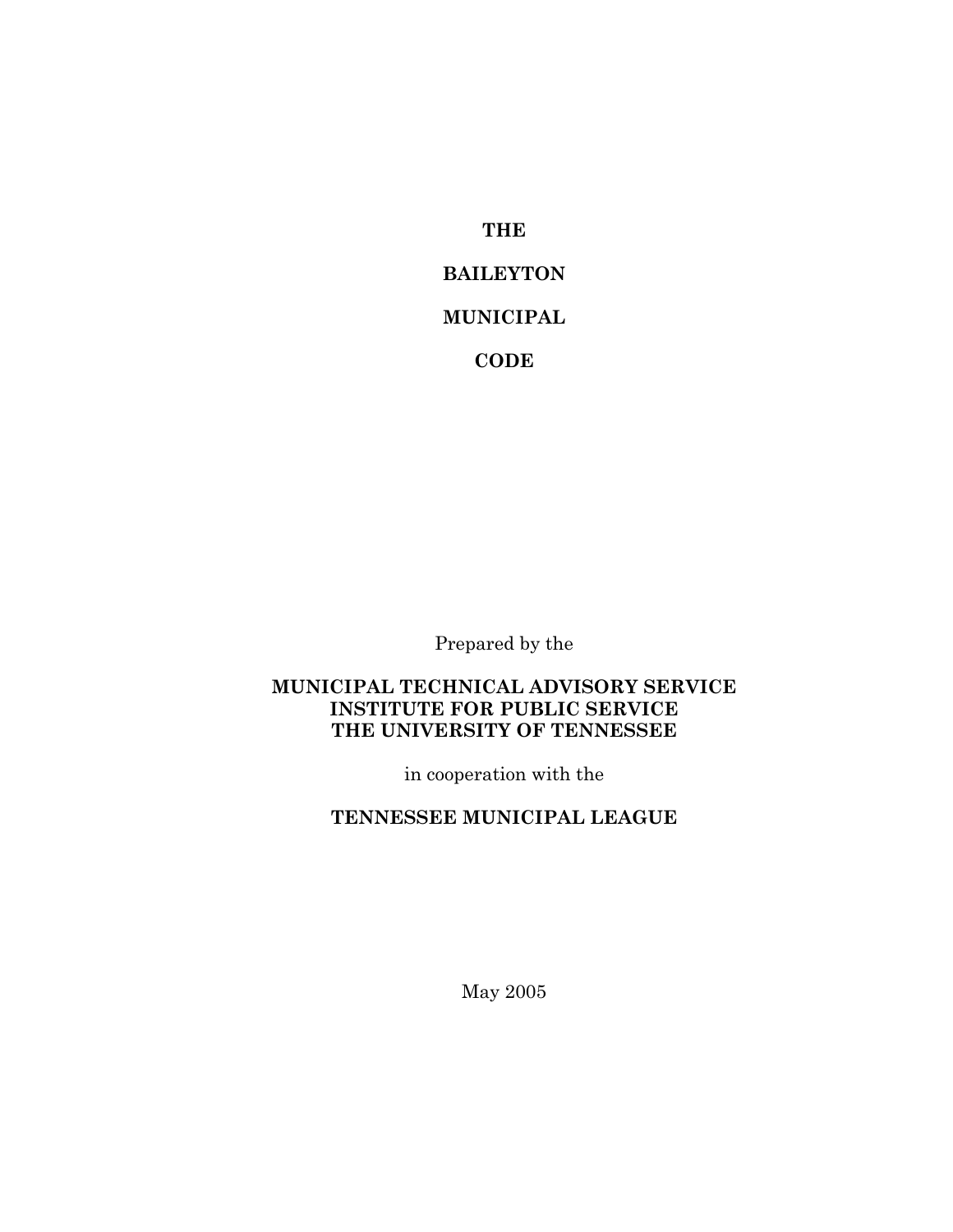Change 1, April 8, 2009

### **TOWN OF BAILEYTON, TENNESSEE**

## **MAYOR**

Thomas Casteel

# **VICE MAYOR**

Kenneth Bailey

#### **ALDERMEN**

Doug Carter

Donald Kilday

J. D. Sensabaugh

## **RECORDER**

Barbara Tilson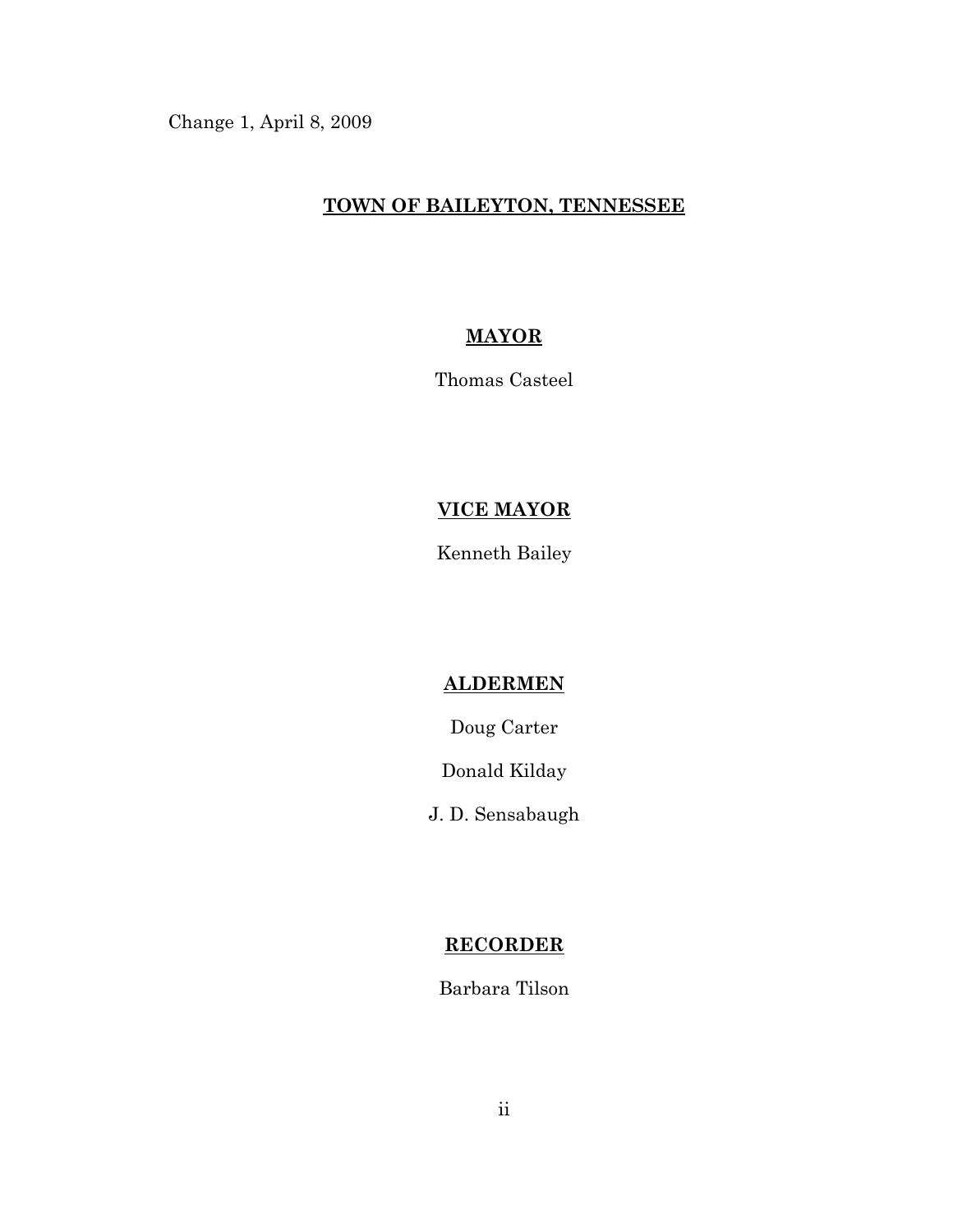#### **PREFACE**

The Baileyton Municipal Code contains the codification and revision of the ordinances of the Town of Baileyton, Tennessee. By referring to the historical citation appearing at the end of each section, the user can determine the origin of each particular section. The absence of a historical citation means that the section was added by the codifier. The word "modified" in the historical citation indicates significant modification of the original ordinance.

The code is arranged into titles, chapters, and sections. Related matter is kept together, so far as possible, within the same title. Each section number is complete within itself, containing the title number, the chapter number, and the section of the chapter of which it is a part. Specifically, the first digit, followed by a hyphen, identifies the title number. The second digit identifies the chapter number, and the last two digits identify the section number. For example, title 2, chapter 1, section 6, is designated as section 2-106.

By utilizing the table of contents, code index and the analysis preceding each title and chapter of the code, together with the cross references and explanations included as footnotes, the user should locate all the provisions in the code relating to any question that might arise. However, the user should note that most of the administrative ordinances (e.g. Annual Budget, Zoning Map Amendments, Tax Assessments, etc...) do not appear in the code. Likewise, ordinances that have been passed since the last update of the code do not appear here. Therefore, the user should refer to the town's ordinance book or the town recorder for a comprehensive and up to date review of the town's ordinances.

Following this preface is an outline of the ordinance adoption procedures, if any, prescribed by the town's charter.

The code has been arranged and prepared in loose-leaf form to facilitate keeping it up to date. MTAS will provide updating service under the following conditions:

(1) That all ordinances relating to subjects treated in the code or which should be added to the code are adopted as amending, adding, or deleting specific chapters or sections of the code (see section 7 of the adopting ordinance).

(2) That one copy of every ordinance adopted by the town is kept in a separate ordinance book and forwarded to MTAS annually.

(3) That the town agrees to pay the annual update fee as provided in the MTAS codification service charges policy in effect at the time of the update.

When the foregoing conditions are met MTAS will reproduce replacement pages for the code to reflect the amendments and additions made by such ordinances. This service will be performed at least annually and more often if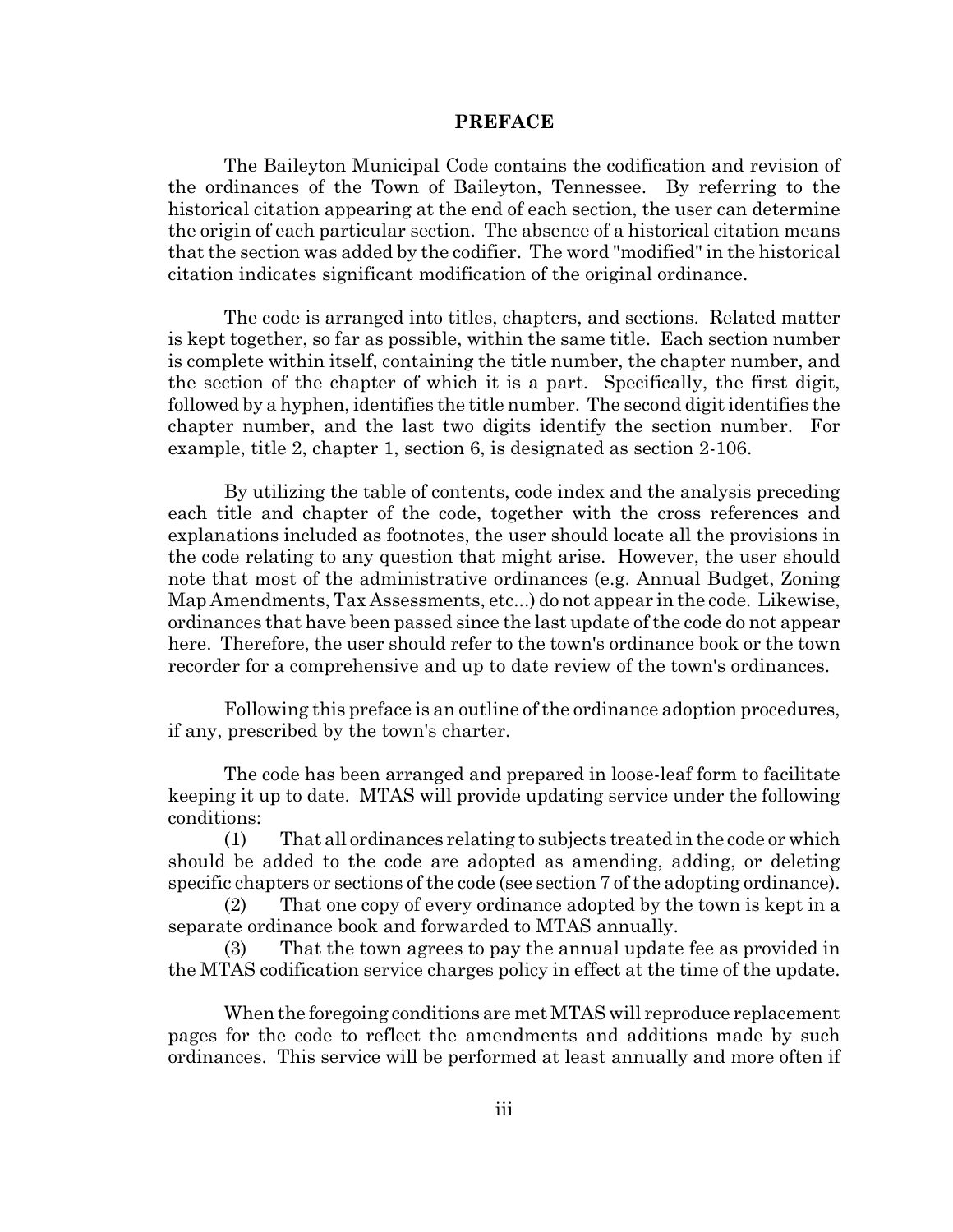justified by the volume of amendments. Replacement pages will be supplied with detailed instructions for utilizing them so as again to make the code complete and up to date.

The able assistance of Linda Dean, MTAS Administrative Specialist, and Nancy Gibson, Program Resource Specialist, is gratefully acknowledged.

> Steve Lobertini Codification Consultant